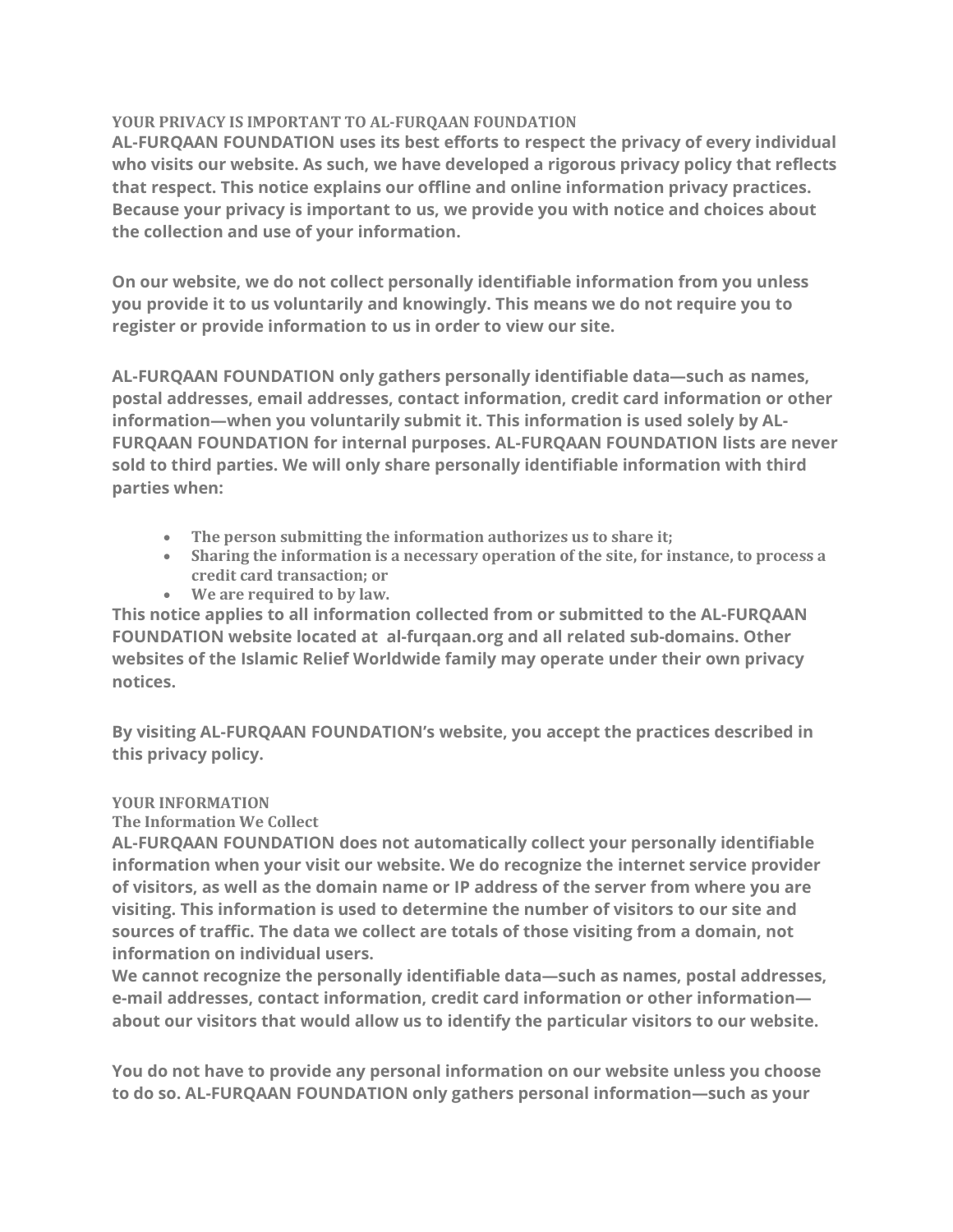name, postal address, e-mail address, contact information, credit card information or other information—only when you voluntarily submit it in an online form. If you make a donation online, personal information will be collected from you in order to process that donation.

#### How We Use Information

AL-FURQAAN FOUNDATION is the sole owner of any information collected on this site. AL-FURQAAN FOUNDATION does not sell personal information about its website users or its offline donors.

AL-FURQAAN FOUNDATION states unambiguously that (a) it will not sell, trade and share a donor's personal information with anyone else, nor send donor mailings on behalf of other organizations or (b) it will only share personal information once the donor has given the charity specific permission to do so.

The personal information you provide us when using our website or by other means such as your name, postal address, e-mail address, contact information, credit card information or other information—will be kept strictly confidential and used to support your customer relationship with AL-FURQAAN FOUNDATION, as well as to notify you of updated information.

If you allow us to, we will use personal information that you submit in an online or offline form to place you on our mailing list for regular updates. If you do not wish to receive such mailings from AL-FURQAAN FOUNDATION, you will have the opportunity at any time to request removal from future mailings by contacting us.

Also, if you allow us to, we will use your e-mail address that you submit in an online form to place you on our e-mail list. If you do not wish to receive e-mails form AL-FURQAAN FOUNDATION, you will have the opportunity at any time to request removal from future e-mail by unsubscribing from the e-mail list.

AL-FURQAAN FOUNDATION strongly adheres to anti-spam practices in its e-mail outreach. All e-mails sent on our list have easy-to-follow unsubscribe instructions at the bottom of each e-mail, and lists are never shared with any third parties.

## Personal Information and Credit Card Security

AL-FURQAAN FOUNDATION cares about the safety and security of your transaction, and we take every precaution to protect your information.

Donations made on our website are secure to the fullest extent possible. We use highgrade, 128-bit encryption and the "https" security protocol through Secure Socket Layer (SSL) technology to communicate with your browser software. SSL protects information as it is transferred through the Internet. This method is the industry standard security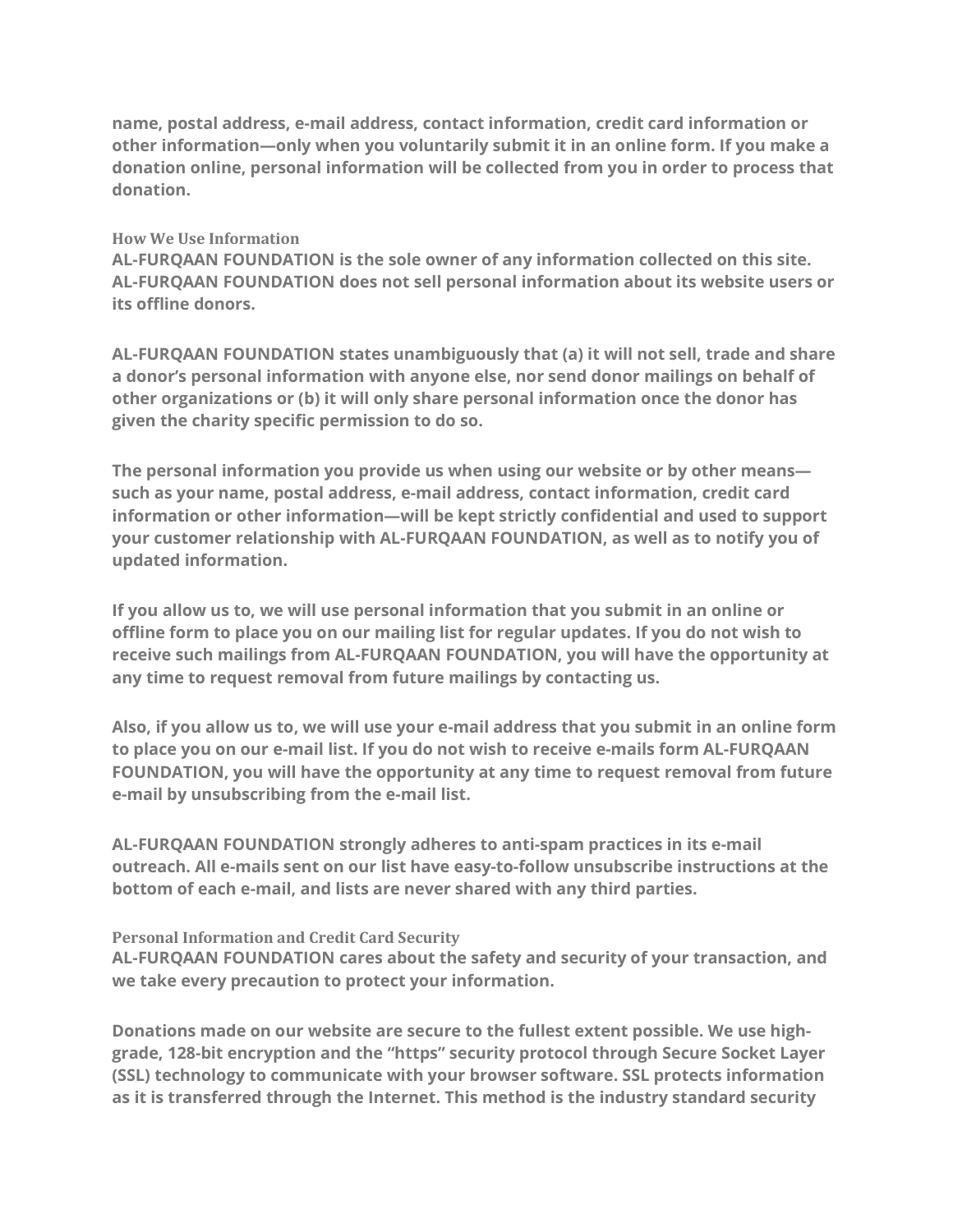protocol, which makes it extremely difficult for anyone else to intercept the credit card information you send to us. Companies we work with to process credit card transactions also use high grade encryption and security protocols.

You can recognize secure website pages by checking for the secure symbol at the bottom of your browser screen. For most browsers, this symbol is either a lock or a key. When the lock symbol appears to be locked, the page is secure. When it appears to be unlocked, the page is insecure.

Additionally, all of the transactional data we collect from users is protected against unauthorized access with the use of digital certificates. Digital certificates for AL-FURQAAN FOUNDATION are issued by SSLshopper, one of the most established signers of digital certificates.

Furthermore, this site has security measures in place to protect the loss, misuse, and alteration of the information under our control.

## Note to Parents and Children

AL-FURQAAN FOUNDATION is concerned about the protection of online privacy for all our website users. We are particularly respectful of the privacy of our young users. We encourage parents to monitor their children's use of the Internet and to help us protect their privacy by instructing them never to provide personal information on this website or any other without permission. We will never attempt to extract unnecessary information from you, regardless of age.

AL-FURQAAN FOUNDATION welcomes children to learn more about our organization and, where appropriate, participate in our volunteer activities. However, we encourage this to be done only with their parents' knowledge and supervision.

AL-FURQAAN FOUNDATION does not knowingly solicit data from children, nor do we knowingly market to children.

## How You Can Access or Correct Your Information

If you would like to request access to review, update or change the information you have supplied in any way, feel free to contact AL-FURQAAN FOUNDATION at any time. You can correct factual errors in your personally identifiable information by sending us a request that shows the error. We use this procedure to better safeguard your information. To protect your privacy and security, we will also take steps to verify your identity before providing information or making corrections.

## Opt-out

AL-FURQAAN FOUNDATION gives you the opportunity to opt-out of receiving additional information from us at any time. If you do not wish to receive mailings and/or e-mails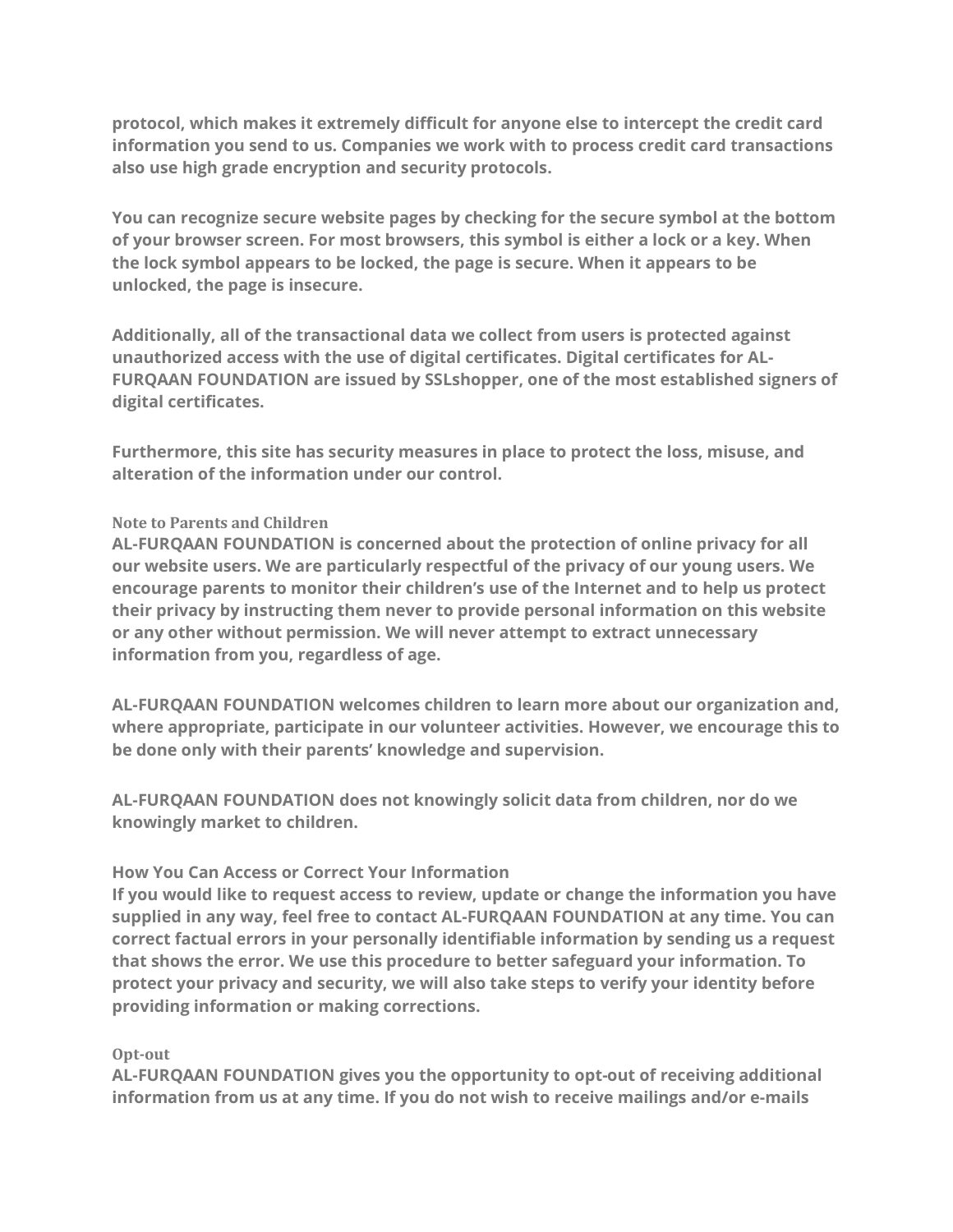from AL-FURQAAN FOUNDATION, you can request removal by sending an email to info@furqaan.org with "unsubscribe from mailing list" or "unsubscribe from email list" in the subject line, or by unsubscribing directly from an e-mail you receive from us (you can find the "unsubscribe from this list" option in the footer of the email). You can also request to be removed from our mailing or email lists by calling 1 (888) 273-2755.

#### LINKS

This AL-FURQAAN FOUNDATION privacy policy applies to information collected through offline means in addition to the AL-FURQAAN FOUNDATION website (located at info@furqaan.org and all related sub-domains).

This website has links to other websites whose privacy policies may differ from ours. These links are provided for users' convenience. We will not pass your information along to the linked site.

We make every effort to only link to sites that share our high standards of decency, fairness and integrity. We try our best to ensure that these links are safe for children and appropriate for our users in general. However, since we cannot guarantee the content of every site to which we are linked, we are not responsible for the privacy practices or the content of these other websites.

We do not control or guarantee the accuracy, relevance, timeliness or completeness of any linked information. The inclusion of links to other websites is not intended to endorse, recommend, or favor any views expressed, or commercial products or services offered on these outside sites. The fact that AL-FURQAAN FOUNDATION has provided a link to a site is not an endorsement, authorization, sponsorship or affiliation with respect to such site, its owners or its providers.

We encourage you to be aware when you leave our website to read the privacy statements of every website that collects personally identifiable information. These other sites may collect or solicit personal data or send their own cookies to your computer. Please be aware that AL-FURQAAN FOUNDATION is not responsible for the privacy practices of other websites.

Additionally, AL-FURQAAN FOUNDATION is not responsible for any website that links to the AL-FURQAAN FOUNDATION website, nor does it endorse, recommend or favor any views expressed on such sites.

## PRIVACY POLICY CHANGES

If our information practices change at some time in the future, we will post the policy changes to our website to notify you of these changes and provide you with the ability to opt out of these new uses. If you are concerned about how your information is used, you should regularly review this privacy policy section of our website.